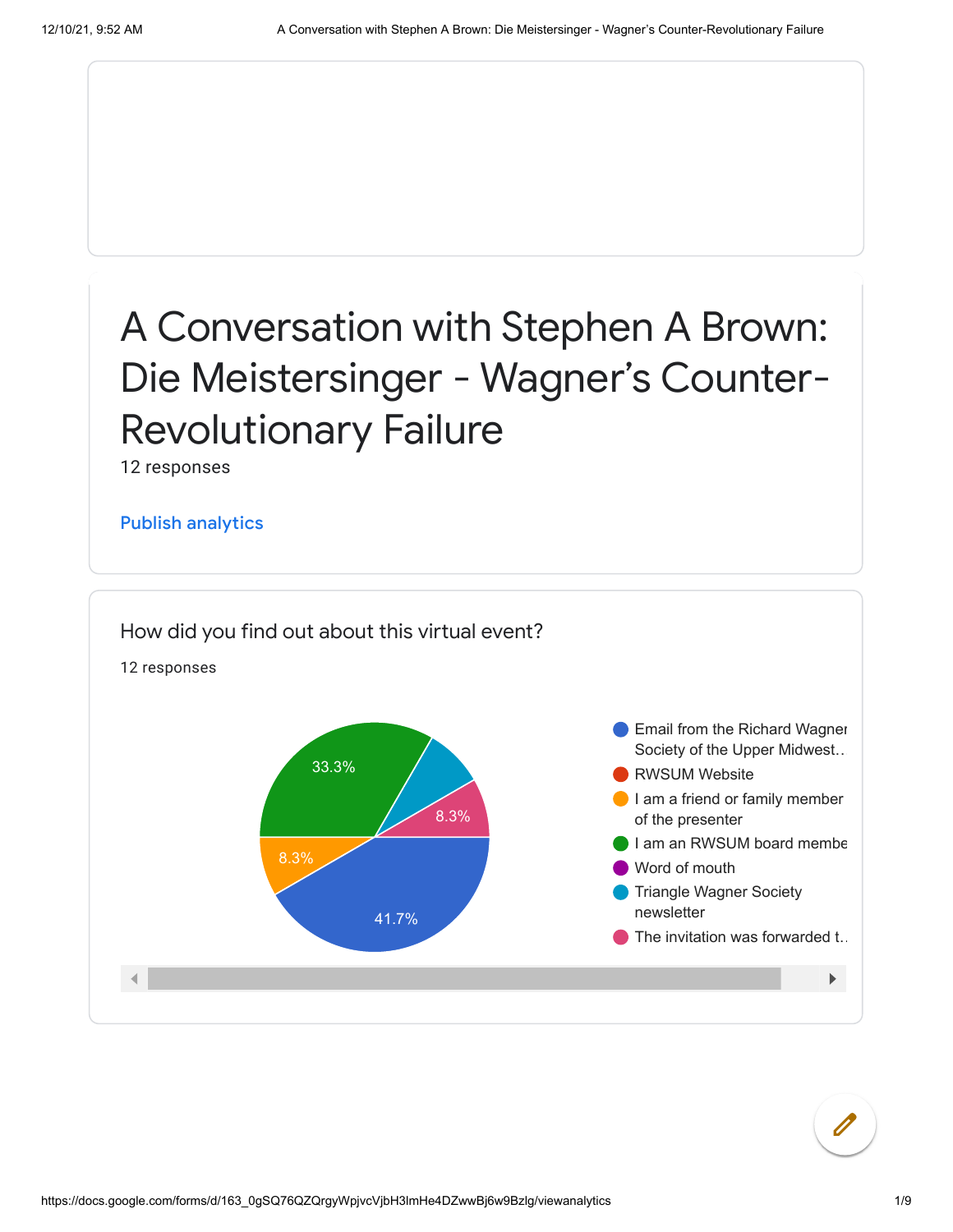

(Optional) What additional comments do you have about the audio-visual elements of the lecture?

6 responses

Stephen is a superb lecturer and extremely knowledgeable but the lecture was too long

Whoever screen-shared the A/V excerpts needs more practice.

Repeated technical issues

Would like closed captions.

While there were a few glitches, I was very satisfied.

technical difficulties

 $\overline{\mathscr{O}}$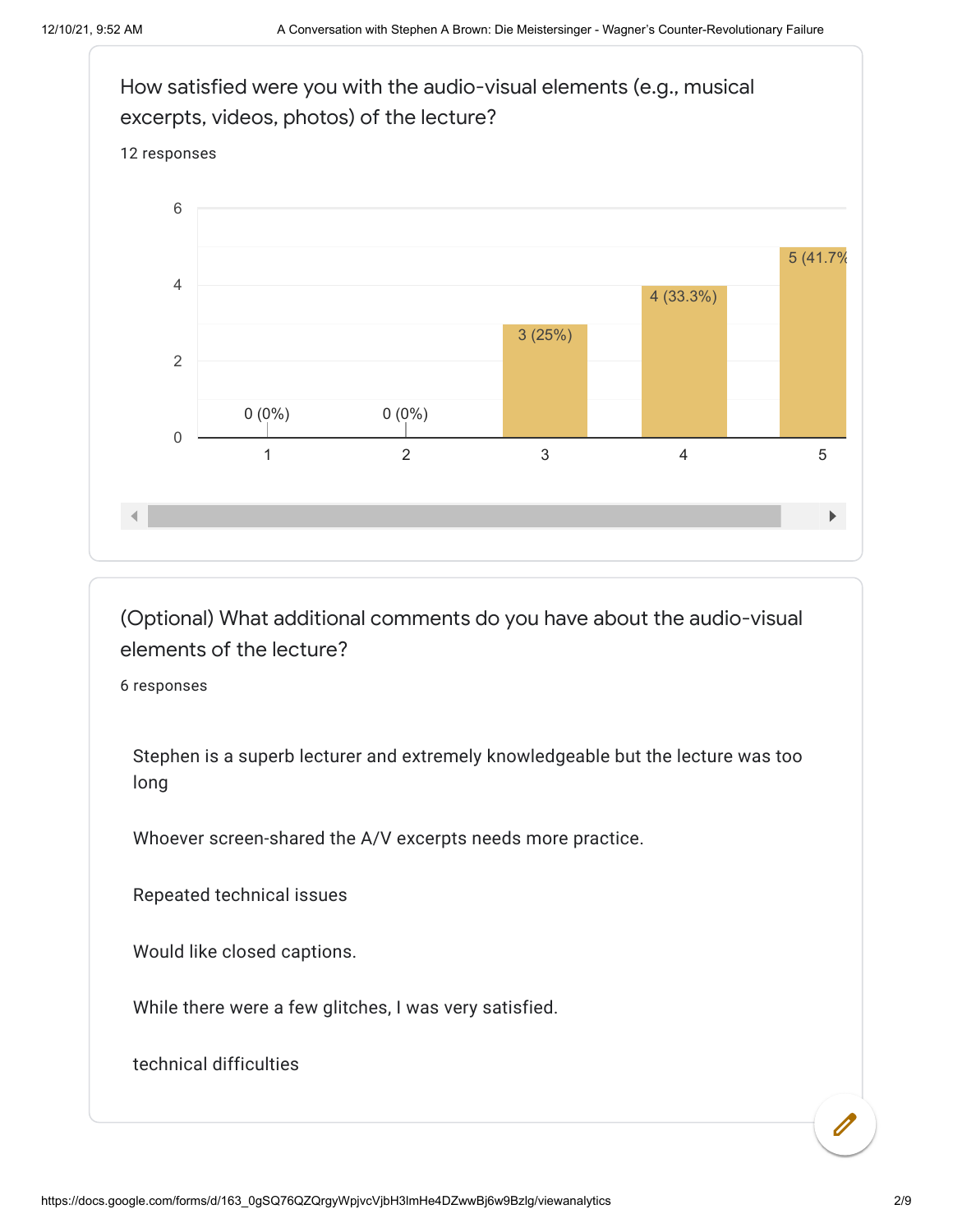

$$
\begin{pmatrix} \mathbf{0} \end{pmatrix}
$$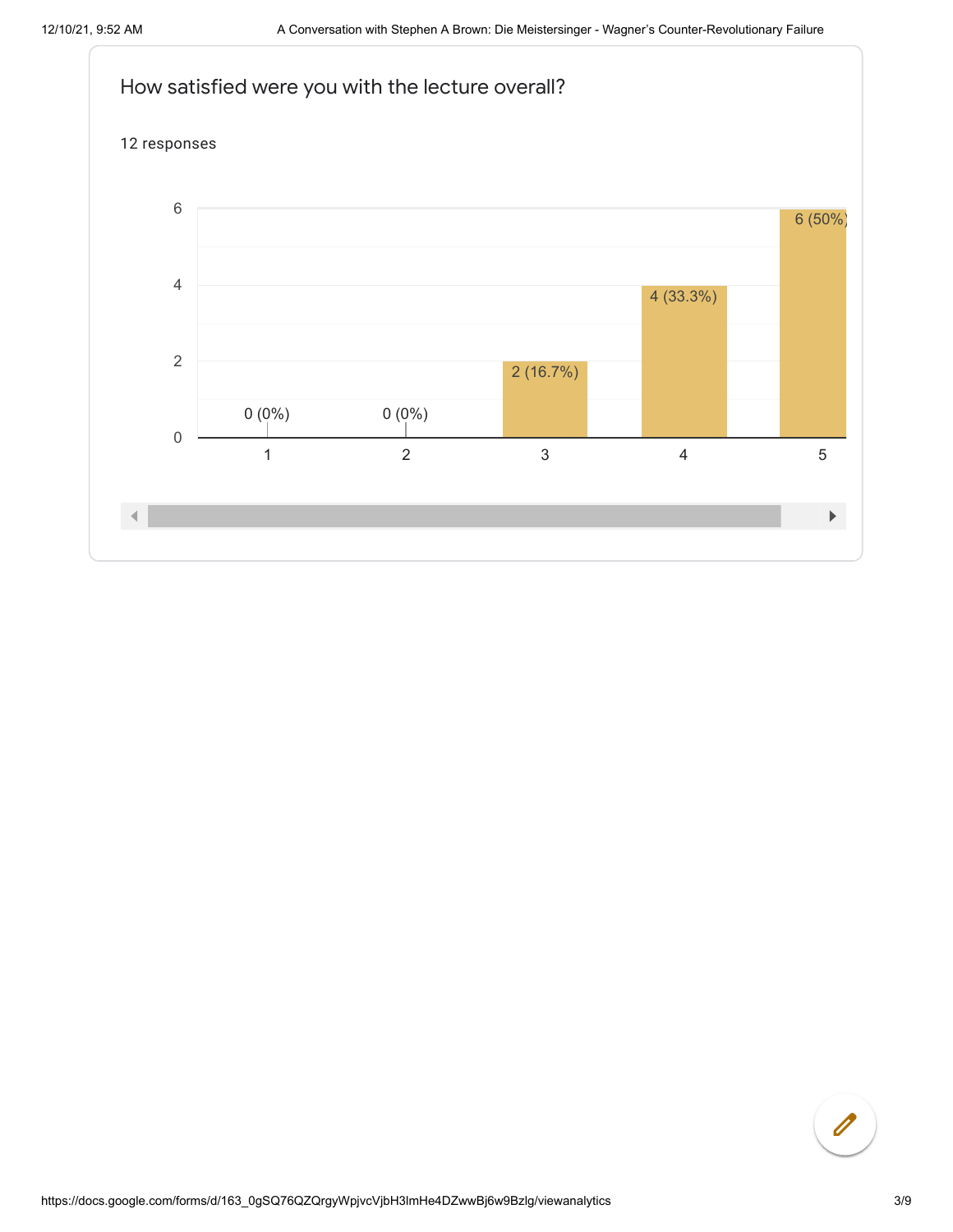(Optional) What additional comments do you have about the lecture overall? 9 responses

I have advanced graduate degrees (sciences, from two universities), have participated in many educational programs over many years through many organizations, and am now retired. This was one of the most brilliantly prepared and delivered lectures I have ever attended, on any subject or educational organization in my experience. I would have listened to the lecturer for as long as he wanted to go. How he managed to carry so many threads of the subject, in a non-chronological and non-linear way, yet kept it understandable and hanging together, was simply amazing. I can only wish that he will prepare and copyright a transcript or article so that I could have a copy to read over and over. Meistersinger has been my favorite opera for decades, yet he provided insights and new ideas that will give me food for thought every time I hear the opera from now on.

The amount of detailed information was impressive.

interesting material, and wonderful excerpts, most of which were exciting discoveries for me (Vickers as Walther, Fischer-Dieskau as Kothner, etc.), but WAY too long. (thanks for the advance warning about that.) i left when i began to zone out, after 90+ minutes. i really wonder how many of the 30ish viewers

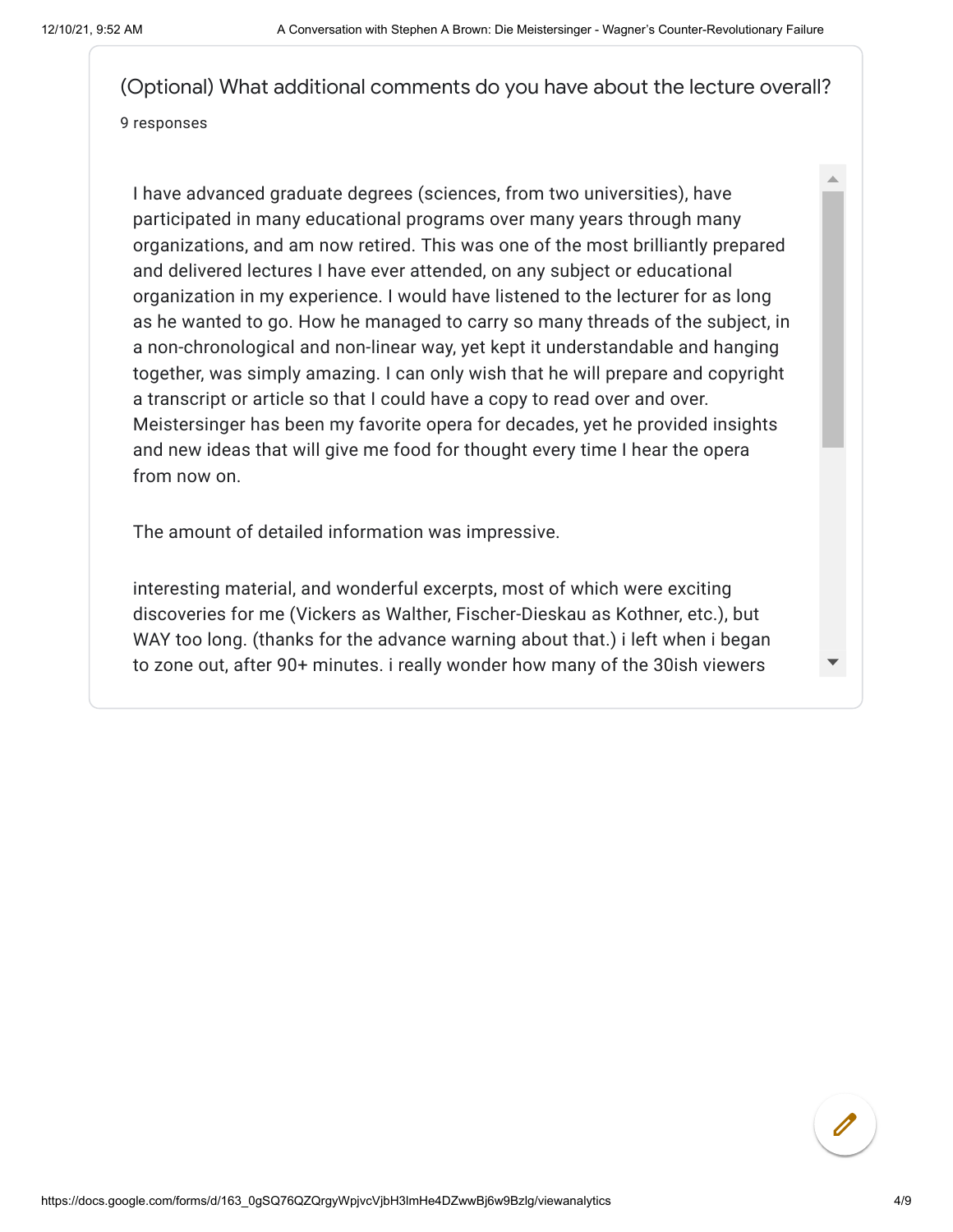

(Optional) What additional comments do you have about the opportunity to interact with the presenter?

4 responses

The opportunity was there, but the hour was late. He was a bit cagey about answering questions about his favorite productions and conductors, but he was upfront about his reasons why. I could think of many questions to ask him, but I am sure he was tired and ready to end the session.

i sent a question via chat, and will be curious to see if it made it into the youtube video.

I think we were all exhausted by the time we got there.

I wasn't personally able to finish tlecture in real time, so I haven't yet heard the q&a portion.

 $\mathscr{O}$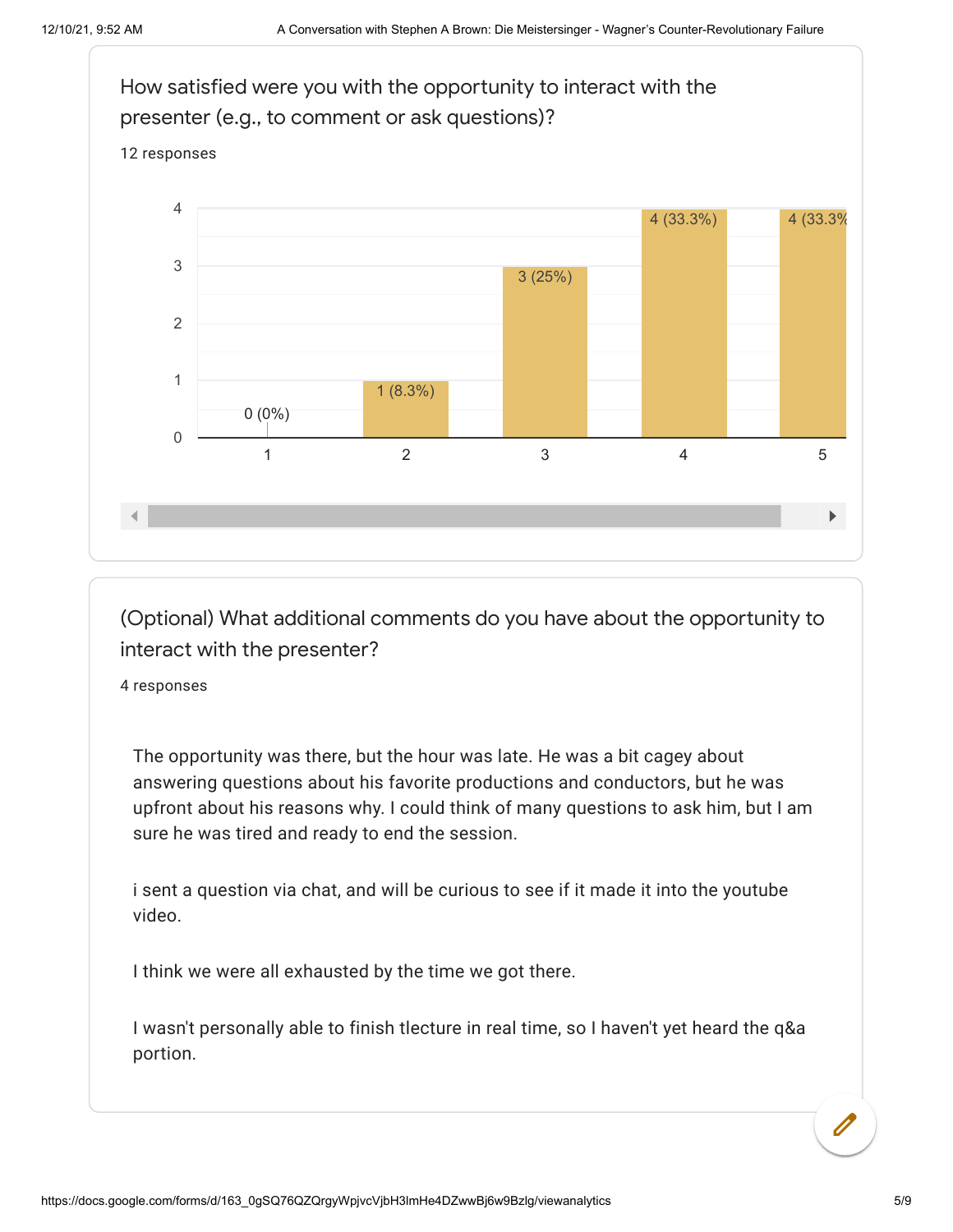

(Optional) What additional suggestions do you have as to how to better present our virtual events in the future?

3 responses

One hour lecture MAX, and then Q&A, ending after no more than 90 minutes.

Closed captions and replay j of speech.

Make sure the AV person can locate and show all of the visual cues.you